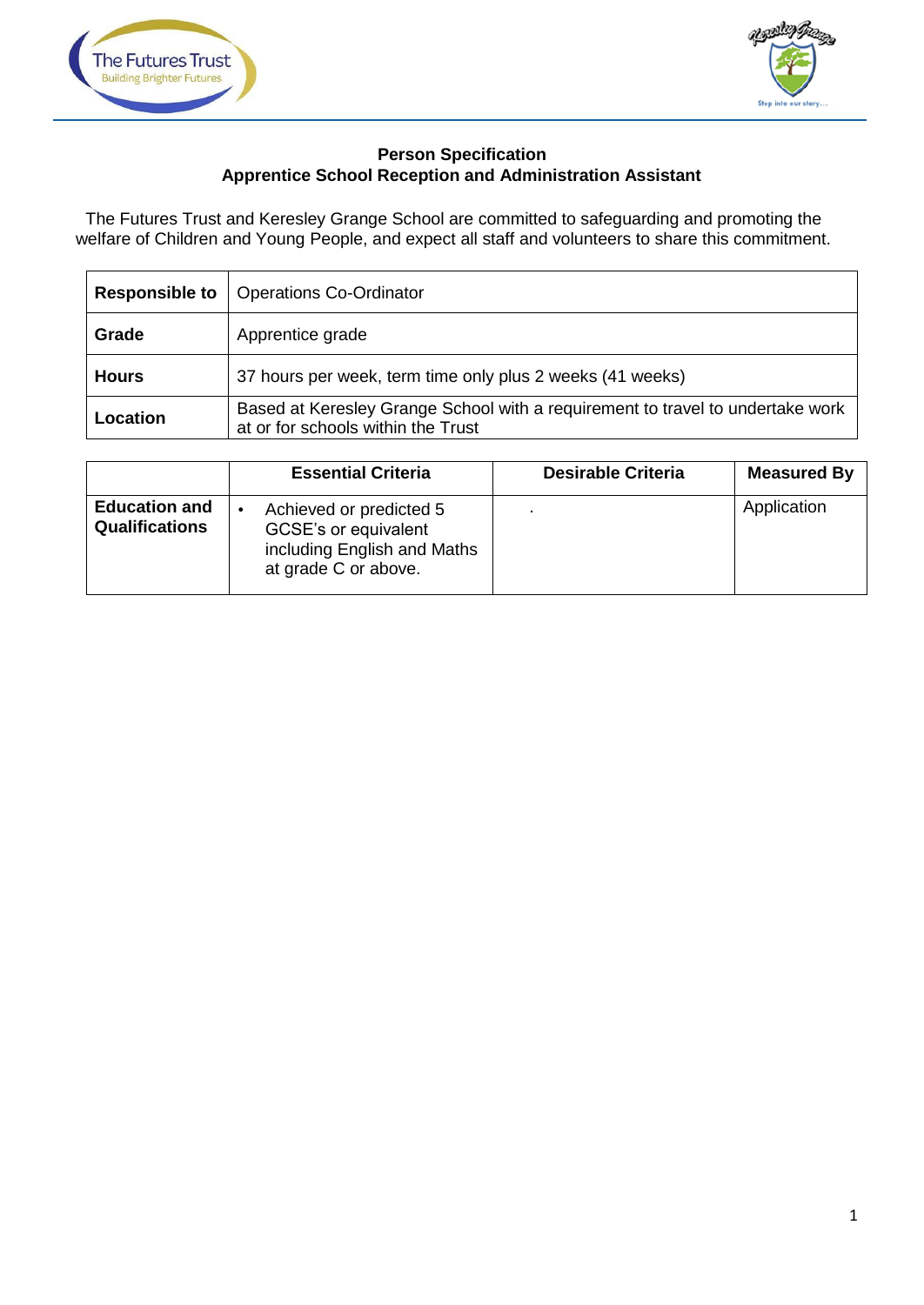



|                                       |                                                                                                                                                                                                                                                                                                                                                                                                                                                                                                                                                                                                                                                                                                                                                                                | Step into our story        |
|---------------------------------------|--------------------------------------------------------------------------------------------------------------------------------------------------------------------------------------------------------------------------------------------------------------------------------------------------------------------------------------------------------------------------------------------------------------------------------------------------------------------------------------------------------------------------------------------------------------------------------------------------------------------------------------------------------------------------------------------------------------------------------------------------------------------------------|----------------------------|
| <b>Skills and</b><br><b>Abilities</b> | Able to communicate<br>effectively both verbally and<br>in writing with a range of<br>audiences.<br>Able to maintain the highest<br>$\bullet$<br>levels of confidentiality and<br>data security.<br>Organised; can prioritise and<br>$\bullet$<br>work well under pressure,<br>meeting strict deadlines and<br>exercising attention to detail.<br>Good interpersonal skills and<br>$\bullet$<br>the ability to handle difficult<br>situations in a patient, calm<br>and effective way.<br>Good problem solving and<br>$\bullet$<br>analytical skills.<br>Able to present themselves<br>$\bullet$<br>and the school positively and<br>professionally.<br>Able to work with adults and<br>$\bullet$<br>students.<br>Able to work in accordance<br>$\bullet$<br>with the School's | Application /<br>Interview |
|                                       | safeguarding policies and<br>procedures.<br>$\bullet$<br>Able to self-evaluate learning<br>needs and actively seek<br>learning opportunities.<br>Able to work independently<br>and collaboratively to ensure<br>the delivery of agreed<br>workload.<br>Can interpret and present<br>written and numerical data in<br>formats including<br>spreadsheets and written<br>reports.                                                                                                                                                                                                                                                                                                                                                                                                 |                            |
|                                       |                                                                                                                                                                                                                                                                                                                                                                                                                                                                                                                                                                                                                                                                                                                                                                                | $\mathbf{2}$               |

| safeguarding policies and<br>procedures.                                                                                |  |
|-------------------------------------------------------------------------------------------------------------------------|--|
| Able to self-evaluate learning<br>needs and actively seek<br>learning opportunities.                                    |  |
| Able to work independently<br>and collaboratively to ensure<br>the delivery of agreed<br>workload.                      |  |
| Can interpret and present<br>written and numerical data in<br>formats including<br>spreadsheets and written<br>reports. |  |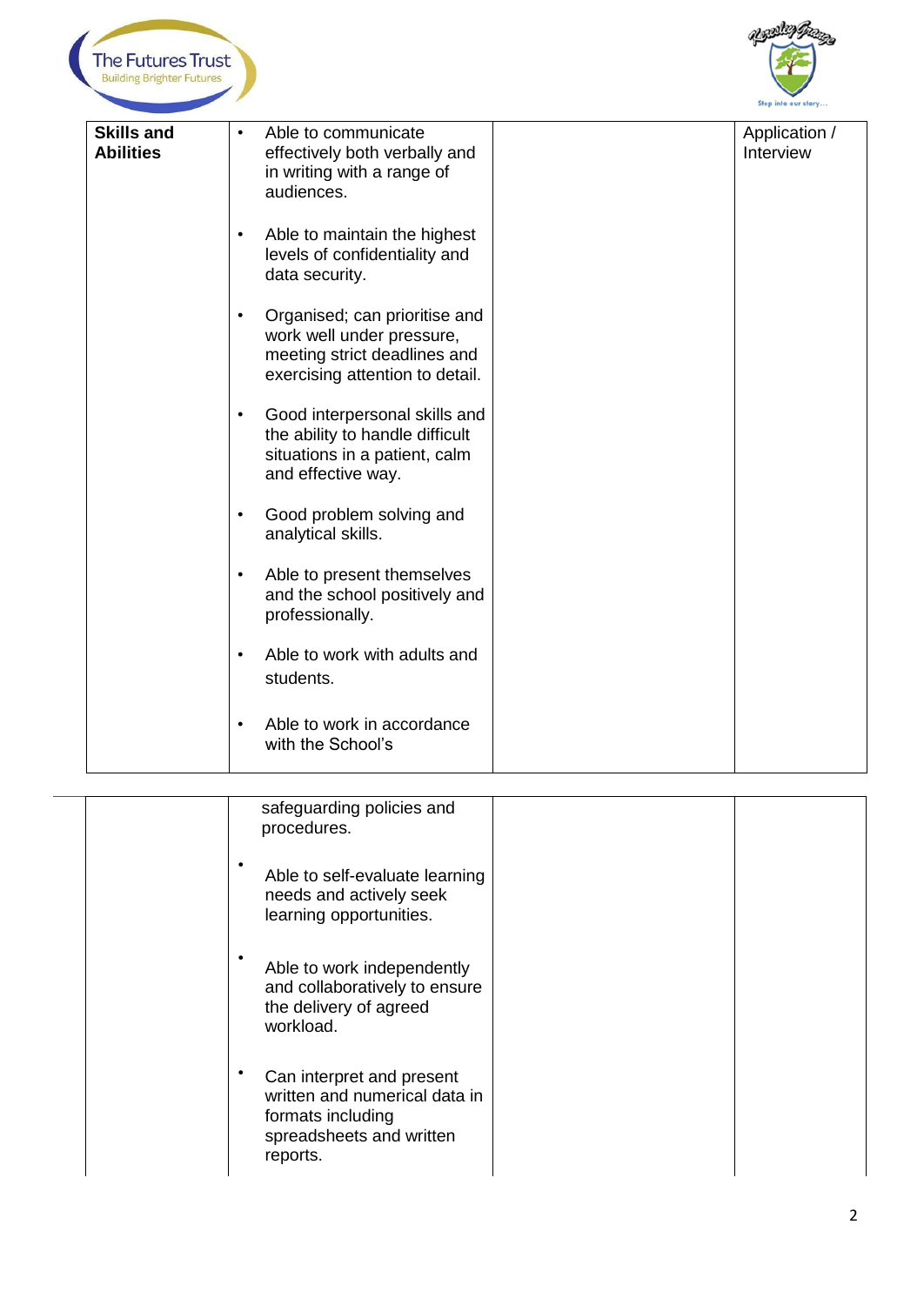



|                                | $\bullet$              | Able to consistently produce<br>high quality work and<br>maintain accurate records.<br>Physically able to carry out<br>the requirements of the role,<br>subject to reasonable<br>adjustments as may be<br>required. |                                     |                                                                                                                                                                                                                                                      |                            |
|--------------------------------|------------------------|---------------------------------------------------------------------------------------------------------------------------------------------------------------------------------------------------------------------|-------------------------------------|------------------------------------------------------------------------------------------------------------------------------------------------------------------------------------------------------------------------------------------------------|----------------------------|
| <b>Experience</b>              |                        | Experience of working with<br>adults and/or students.                                                                                                                                                               | $\bullet$<br>$\bullet$<br>$\bullet$ | Experience of working in<br>an office or Customer<br>Services environment.<br>Involvement in supporting<br>adults and/or students.<br>Experience of using ICT<br>equipment such as<br>telephones and computers<br>/ IT packages                      | Application /<br>Interview |
| Knowledge and<br>understanding | $\bullet$<br>$\bullet$ | Basic knowledge of the<br>services that are provided by<br>a school.<br>Knowledge of Microsoft<br>Office including Word and<br>Excel.<br>Understanding<br>of<br>how to<br>provide good customer care.               | $\bullet$<br>$\bullet$<br>$\bullet$ | Knowledge of office<br>procedures.<br>Keyboard skills and the<br>ability to undertake<br>training in word<br>processing and database<br>software.<br>Good communication<br>skills in order to be able to<br>take accurate information<br>from people | Application /<br>Interview |
|                                |                        | Basic knowledge of equal<br>opportunities in the workplace.                                                                                                                                                         |                                     | and give out accurate<br>information over the<br>telephone and in person.                                                                                                                                                                            |                            |